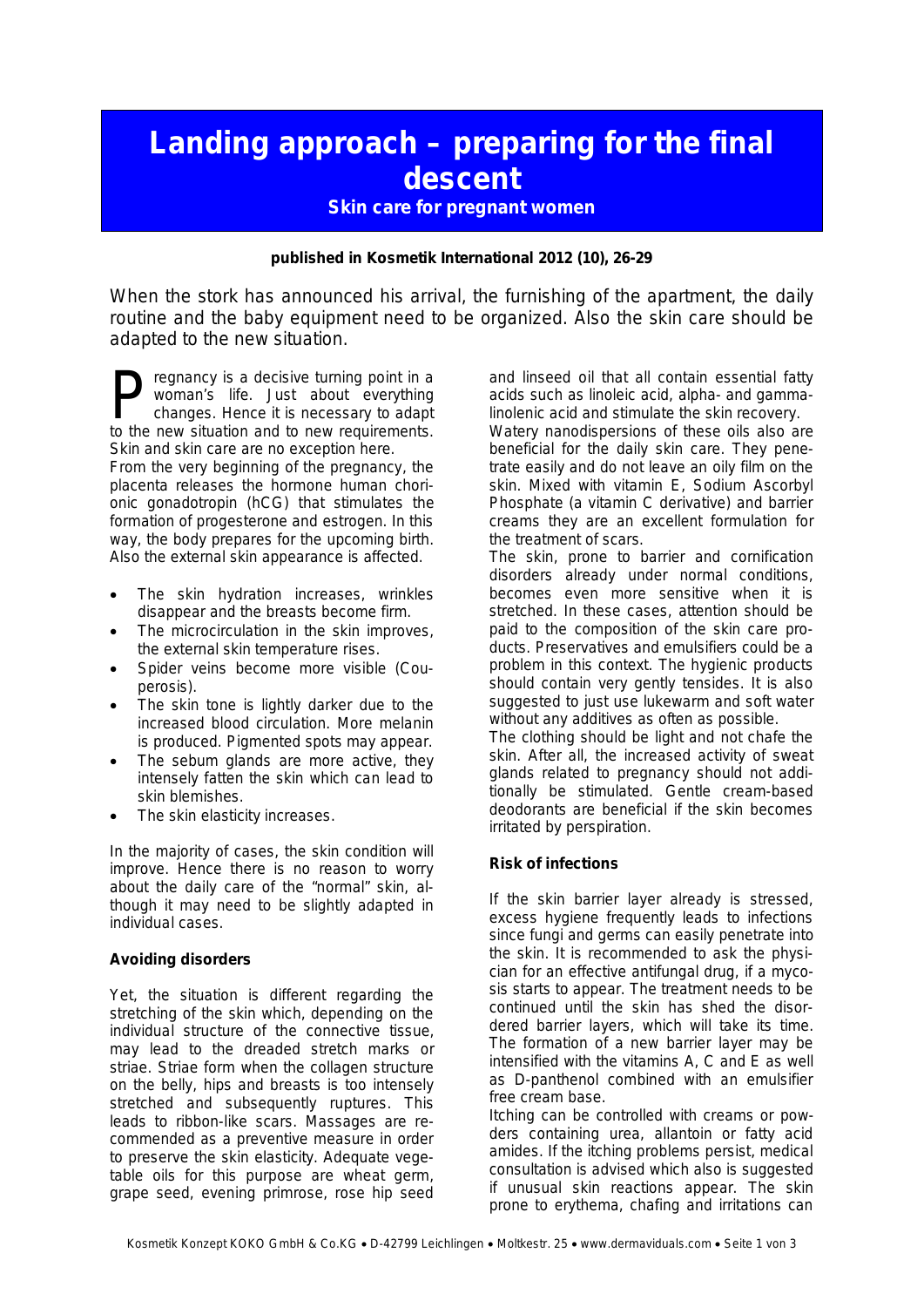easily be soothed with the already mentioned essential fatty acids and vitamins<sup>1</sup>.

Frequently the question arises, if there are substances that need to be avoided during pregnancy.

With the exception of highly polar substances, practically all the small molecules pass through the skin barrier and disseminate in the body when they are not metabolized in the epidermis. Similar to nicotine and alcohol, both critically judged in this context, there also are cosmetic ingredients that should be closely scrutinized as the following examples can show:

**Take a good look**

· In concentrated form, **essential oils** permeate the skin particularly well and can be found shortly afterwards in the blood circulation. In some cases, also undesired and highly allergenic products that react with the atmospheric oxygen may form during storage. Examples are ascaridol and 1,2,4-Trihydroxy menthane from tea tree oil and 5-Methoxy psoralene from bergamot oil. Hypericin from St. John's Wort oil may cause macular hyperpigmentations.

There are contradictory statements regarding other essential oils. The oral intake of sage during pregnancy for instance is not recommended as the thujone contained has toxic effects and also supposedly impairs breast feeding. There is only little information on the topical application. Sage oil occurs e.g. in cream deodorants. Perfume oils and aromatic oils are composed of natural essential oils and/or synthetic odorants. For quite some time now, some of the most potent allergens have to be declared on the INCI.

Caffeine occurs in cosmetic products in the form of a synthetic monosubstance and in the form of tea extracts (green tea). In general, 200 mg of caffeine per day are considered to be harmless for pregnant women when ingested in the form of coffee or tea. A cup of filter coffee contains about 100 mg of caffeine, a cup of tea about 50 mg. Just to give you an idea for comparison: about 2% of caffeine in cosmetic active agent concentrates are considered to be a high dosage. In order to reach the daily dosage of 200 mg, about 10 ml of active agent concentrates would have to be

applied. Losses during absorption are not even calculated here (see also vitamin A).

- · Without exception, all **preservatives** licensed in the German Cosmetic Regulation (KVO) have an allergenic potential. It has not yet been proved though, whether the contact with these substances can result in a sensitization of the unborn baby. In case of doubt, it is recommended avoiding products preserved with phenolic or haloaromatic compounds such as triclosan, chlorphenesin or cresols. Products containing salicylic acid should not be applied on the breast area after birth, since the substance must not be administered to children younger than 3 years. In Denmark, the use of butyl and propyl paraben in products for children younger than 3 years has been banned since  $2011^2$ .
- · **Phthalates** are not explicitly mentioned in the INCI. The substances also are known as softeners and used in the denaturation of alcohol which subsequently has to be labelled as **alcohol denat**. Diethyl phthalate (phthalic acid diethylester, or abbreviated DEP) is mainly used in cosmetic products. According to the German alcohol tax law, the minimum concentration in alcohol is 0.5%. In a study conducted in 2008, the urine of 163 young children born between 2000 and 2005 has been tested for phthalates. In this context, mono-ethyl phthalate, mono-methyl phthalate and mono-isobutyl phthalate could be measured in concentrations that correlated with the number of skin care products used. From a toxicological point of view, the recommendation of the German Federal Environmental Agency (Umweltbundesamt, UBA) to avoid DEP needs to be taken seriously<sup>3</sup>.
- Some of the older UV filters have been controversially discussed because of their endocrinal (hormonal) activity. They can be detected in the human breast milk<sup>4</sup>. In how far the results of in vitro and in vivo tests regarding their hormonal effects (mammals, fish) can be applied to the human organism is not known yet. An interesting fact is that about half of the positive

<sup>1</sup> Lautenschläger H, Hautrötungen – den Ursachen auf der Spur, Kosmetik International 2005 (8), 34-36)

<sup>&</sup>lt;sup>2</sup> 7. Sitzung der BfR-Kommission für kosmetische Mittel, Protokoll der Sitzung vom 19. Mai 2011

<sup>3</sup> Lautenschläger H, Echt gallig! – Reinen Alkohol einschenken, Kosmetik International 2009 (12), 28-30

<sup>4</sup> Schlumpf M et al, Endocrine active UV-Filters: Developmental toxicity and exposure through breast milk, Chimia 62, 345-351 (2008)